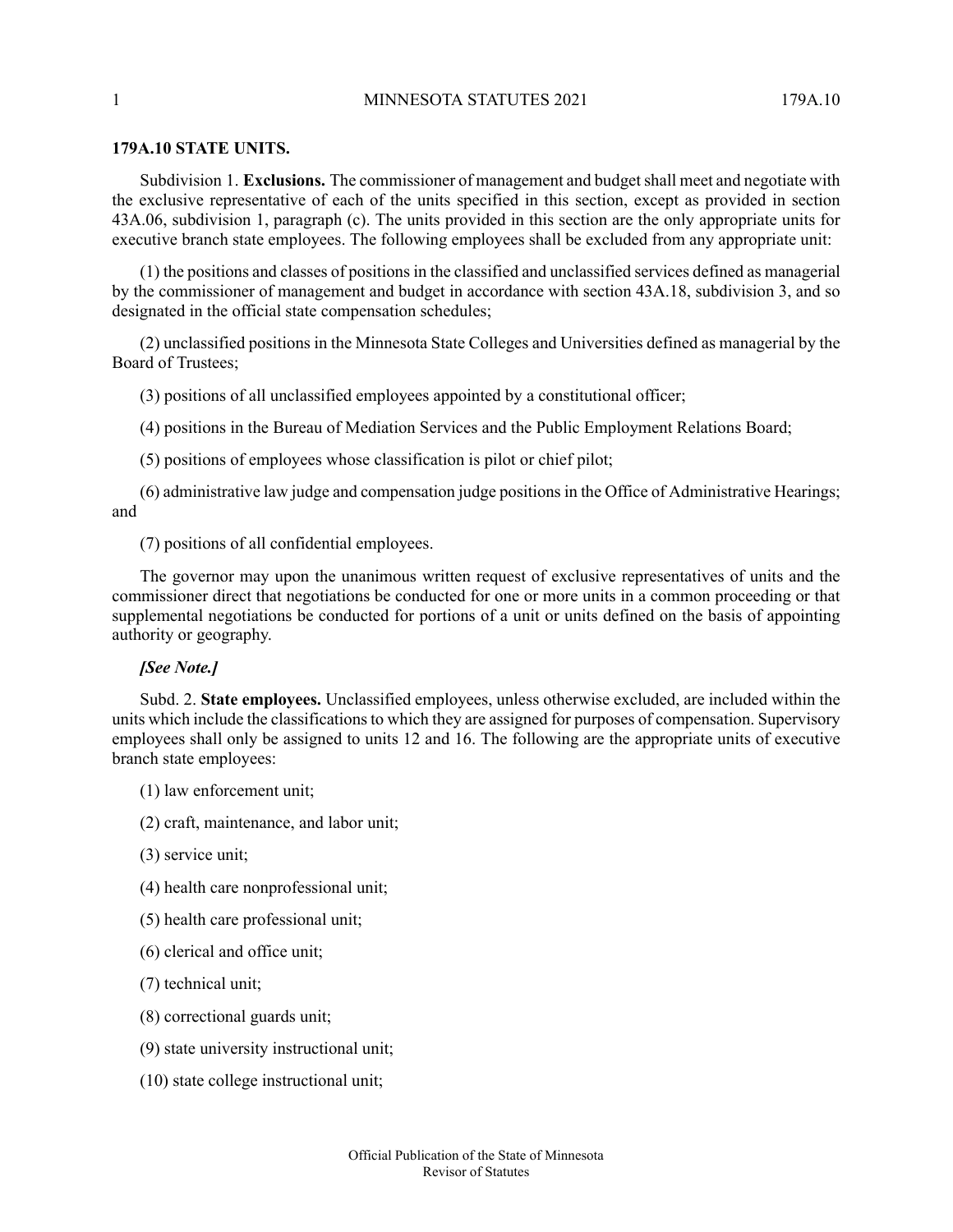- 
- (11) state university administrative unit;
- (12) professional engineering unit;
- (13) health treatment unit;
- (14) general professional unit;
- (15) professional state residential instructional unit;
- (16) supervisory employees unit; and
- (17) public safety radio communications operator unit.

Each unit consists of the classifications or positions assigned to it in the schedule of state employee job classification and positions maintained by the commissioner. The commissioner may only make changes in the schedule in existence on the day prior to August 1, 1984, as required by law or as provided in subdivision 4.

Subd. 3. **State employee severance.** Each of the following groups of employees hasthe right, asspecified in this subdivision, to separate from the general professional, health treatment, or general supervisory units provided for in subdivision 2: attorneys, physicians, professional employees of the Minnesota Office of Higher Education who are compensated under section 43A.18, subdivision 4, State Patrol-supervisors, enforcement supervisors employed by the Department of Natural Resources, and criminal apprehension investigative-supervisors. This right must be exercised by petition during the 60-day period commencing 270 days prior to the termination of a contract covering the units. If one of these groups of employees exercises the right to separate from the units they have no right to meet and negotiate, but retain the right to meet and confer with the commissioner of management and budget and with the appropriate appointing authority on any matter of concern to them. The right to separate must be exercised as follows: An employee organization or group of employees claiming that a majority of any one of these groups of employees on a statewide basis wish to separate from their units may petition the commissioner for an election during the petitioning period. If the petition is supported by a showing of at least 30 percent support for the petitioner from the employees, the commissioner shall hold an election to ascertain the wishes of the majority with respect to the issue of remaining within or severing from the units provided in subdivision 2. This election must be conducted within 30 days of the close of the petition period. If a majority of votes cast endorse severance from the unit in favor of separate meet and confer status for any one of these groups of employees, the commissioner shall certify that result. This election, where not inconsistent with other provisions of this section, is governed by section 179A.12. If a group of employees elects to sever, the group may rejoin that unit by following the same procedures specified above for severance, but may only do so during the periods provided for severance.

Subd. 4. **Other assignments.** The commissioner shall assign state employee classifications, court employee classifications, University of Minnesota employee classifications, and supervisory positions to the appropriate units when the classifications or positions have not been assigned under subdivision 2 or section 179A.101 or 179A.11 or have been significantly modified in occupational content subsequent to assignment under these sections. The assignment of the classes shall be made on the basis of the community of interest of the majority of employees in these classes with the employees within the statutory units. All the employees in a class, excluding supervisory and confidential employees, shall be assigned to a single appropriate unit.

History: 1984 c 462 s 11; 1984 c 640 s 32; 1Sp1986 c 3 art 1 s 26; 1987 c 186 s 15; 1988 c 667 s 26; 1991 c 356 art 9 s 7: 1992 c 464 art 1 s 25: 1992 c 582 s 8.9: 1994 c 532 art 4 s 6: 1994 c 560 art 2 s 18: